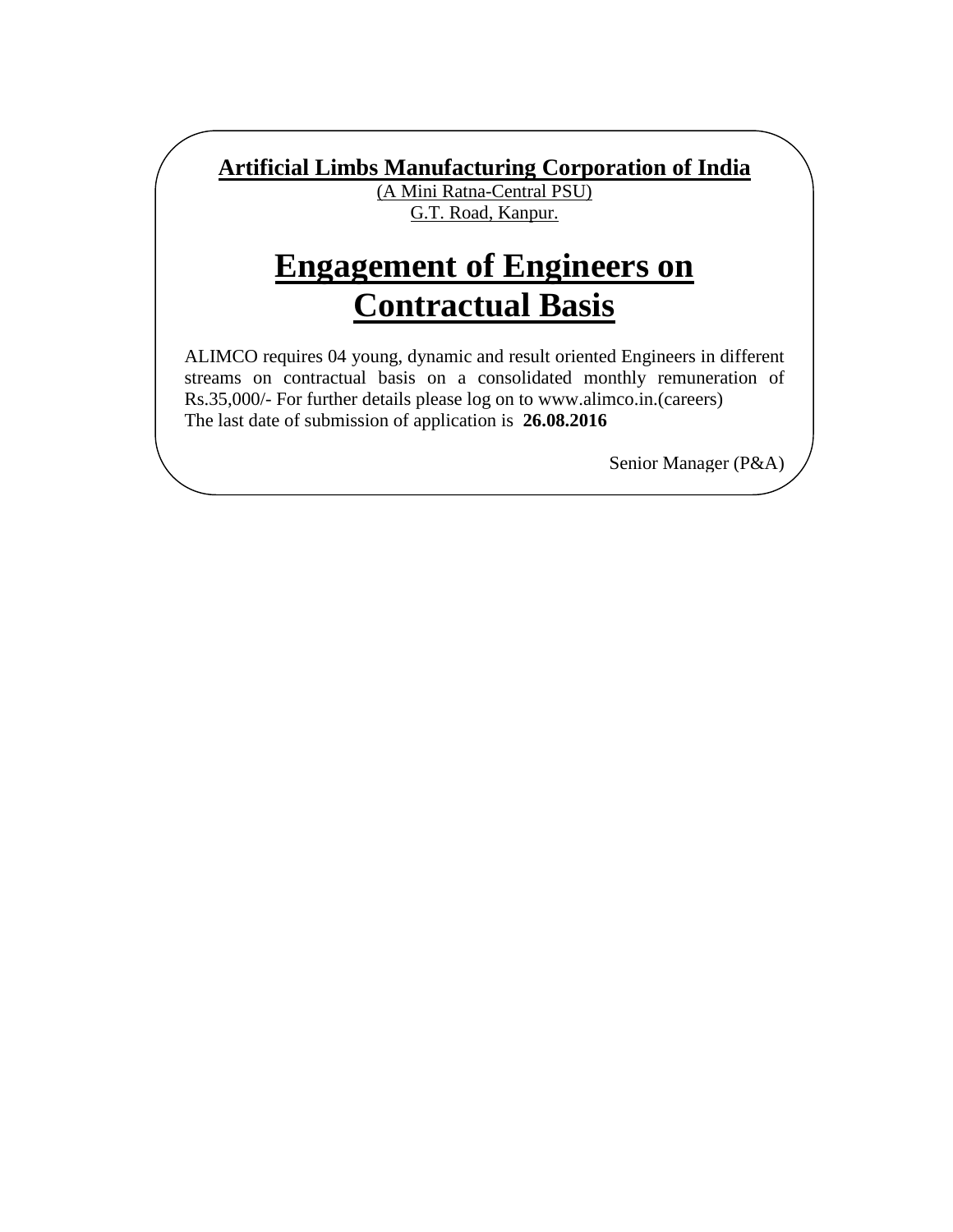## **Educational Qualification and Experience.**

| S. No. | Discipline                                   | No. of post | Place of<br>Posting | Qualification & Experience                                                                                                                                                    |
|--------|----------------------------------------------|-------------|---------------------|-------------------------------------------------------------------------------------------------------------------------------------------------------------------------------|
| 1.     | Production<br>Engineer                       | 01          | Kanpur              | BE/B.Tech Degree in Mechanical or<br>Production Engg. with 60% marks and 2 Yrs.<br>relevant experience in Engineering Industries<br>with CNC machines & advance technologies. |
| 2.     | Software Engineer<br>(ERP<br>implementation) | 02          | Kanpur              | BE/B. Tech Degree in Computer Science /IT or<br>MCA With 60% marks and 1 Yrs. Experience in<br>implementation of ERP in Engineering Industry.                                 |
| 3.     | Electrical<br>Engineer                       | 01          | Kanpur              | BE Electrical with 2 years experience having<br>valid supervisory license issued from Electricity<br>Board                                                                    |

#### **Remuneration:**

Rs. 35,000/- P.M. (Rupees Thirty Five Thousand only) consolidated

#### **Tenure**

Initially for a period of one year which may be extended or curtailed at the sole discretion of the Corporation. Engaged person shall have no claim for appointment on regular basis by virtue of being engaged on contractual basis.

## **TA/DA**

\*No TA/DA will be admissible for attending interview.

The eligible and interested persons may send their application alongwith copy of testimonials duly self attested in the requisite proforma given at Annexure-I and Annexure-II only through e-mail at **am\_sy@alimco.in** on or before **26.08.2016** till 5:00 PM. The applications receive after **26.08.2016** till 5:00 PM shall not be entertained.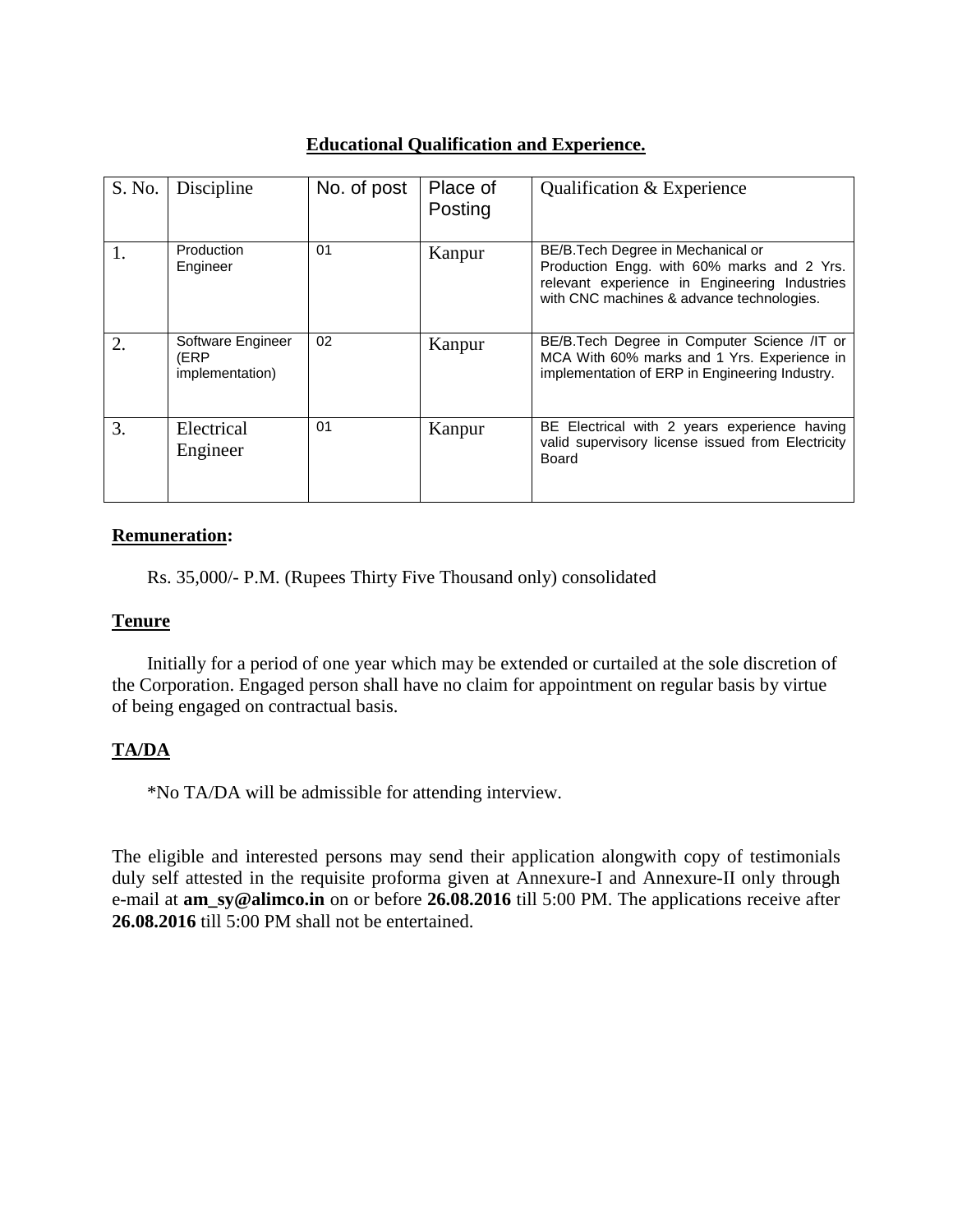### **Terms and Conditions**

1. Physically fit and mentally agile candidates below the age of 35 years as on 01.08.2016 having adequate experience will be considered.

2. A candidate will be considered only for one post for which he/she has best qualification and experience.

3. The applicants should bring his/her Bio-Data (format enclosed Annexure-I & II) Original Marks Sheets, Degrees and Certificates of experience, and other testimonials, and one recent passport size photograph. Candidates not having Original Marks Sheets, Degrees and other testimonials will not be interviewed.

4. During the validity of the Contract of engagement, while on duty, engaged person shall (i) observe the punctuality & discipline (ii) attend Office on all working days, and, if necessary on holidays. If required, he/she will have to work even beyond normal office hours.

5. The engaged person will be entitled to draw a consolidated monthly remuneration of Rs. 35,000/- P.M. (Rupees Thirty Five Thousand only) . During the validity of this contract no other allowance remuneration shall be payable to him/her on account of working on holidays and/or outside office hours. However, he/she will be entitled to casual leave one day for each completed calendar month.

6. This Contract of engagement is terminable by the Corporation at any point of time without prior notice if the performance of the engaged person is not found satisfactory.

7. The engaged person also reserves his/her right of terminating this Contract of engagement by giving the Corporation one month's prior notice in writing or payment of consolidated remuneration of Rs. 35,000/- P.M. (Rupees Thirty Five Thousand only) for one month in lieu thereof.

8. If the engaged person does not attend office on any working day, the remuneration would be worked out by applying the following formula:-

#### Number of working days on which office has been attended x 35000 Number of working days in the month

9. The engaged person will have no right to claim any additional benefit/compensation/absorption/regularization of services in the Corporation during or after the period of engagement under any provision.

10. The engagement will be for a period of one year. However, depending on the requirement of the Corporation and the performance of the person engaged, the period of engagement can be extended. The services of the contract employee will be terminated at any time even before the completion of the said period of one year.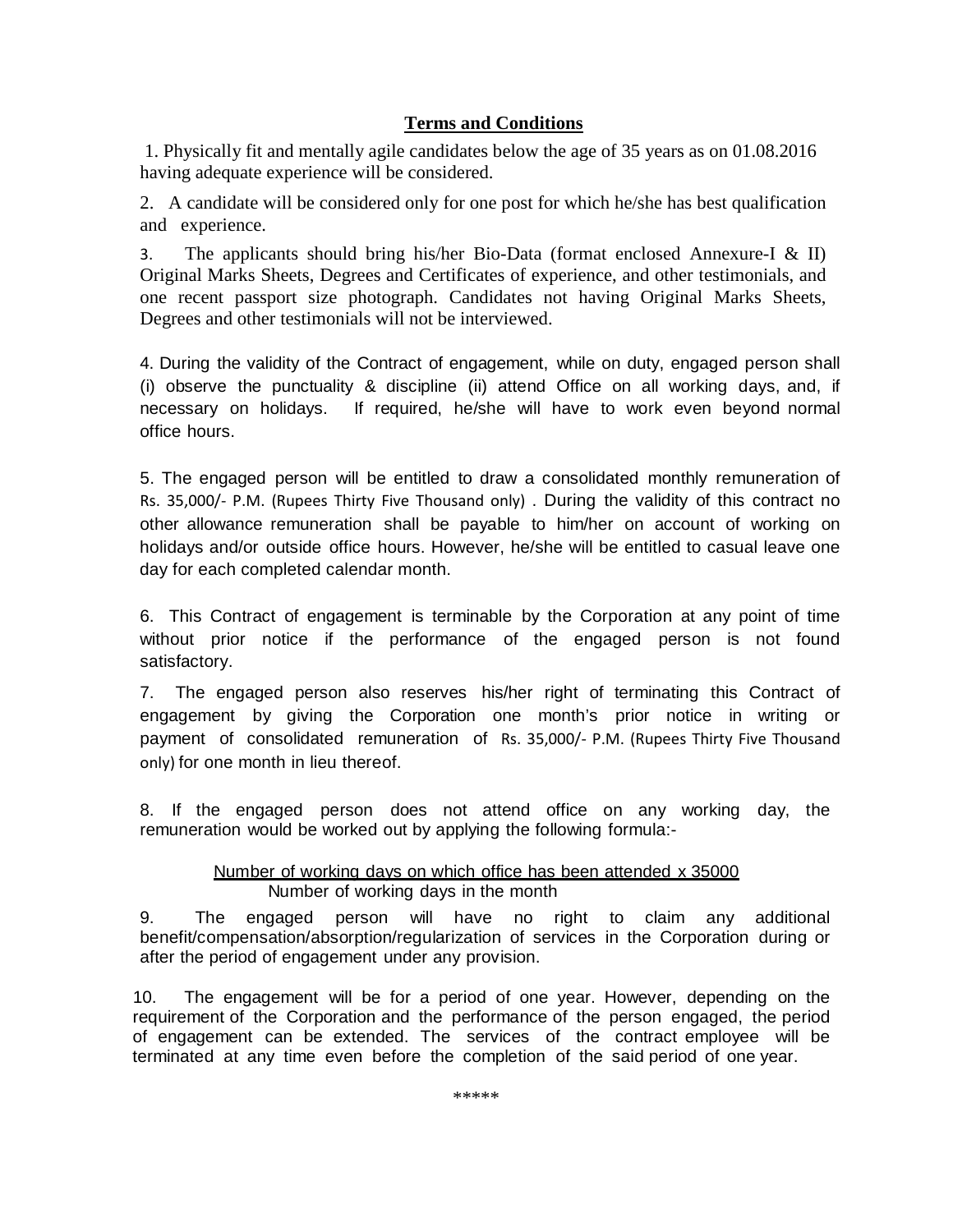## Annexure-I

| Bio-Data                                                               |  |  |  |  |
|------------------------------------------------------------------------|--|--|--|--|
| Name                                                                   |  |  |  |  |
| Father/Husband's Name                                                  |  |  |  |  |
| Date of Birth                                                          |  |  |  |  |
| Address for Correspondence                                             |  |  |  |  |
| <b>Permanent Address</b>                                               |  |  |  |  |
| Mobile No./E-mail                                                      |  |  |  |  |
| Address(mandatory)                                                     |  |  |  |  |
| Educational Qualification(s)                                           |  |  |  |  |
| Details of experience to be attached in                                |  |  |  |  |
| the proforma given in Annexure-II                                      |  |  |  |  |
| Any other relevant information (use a<br>separate sheet, if necessary) |  |  |  |  |